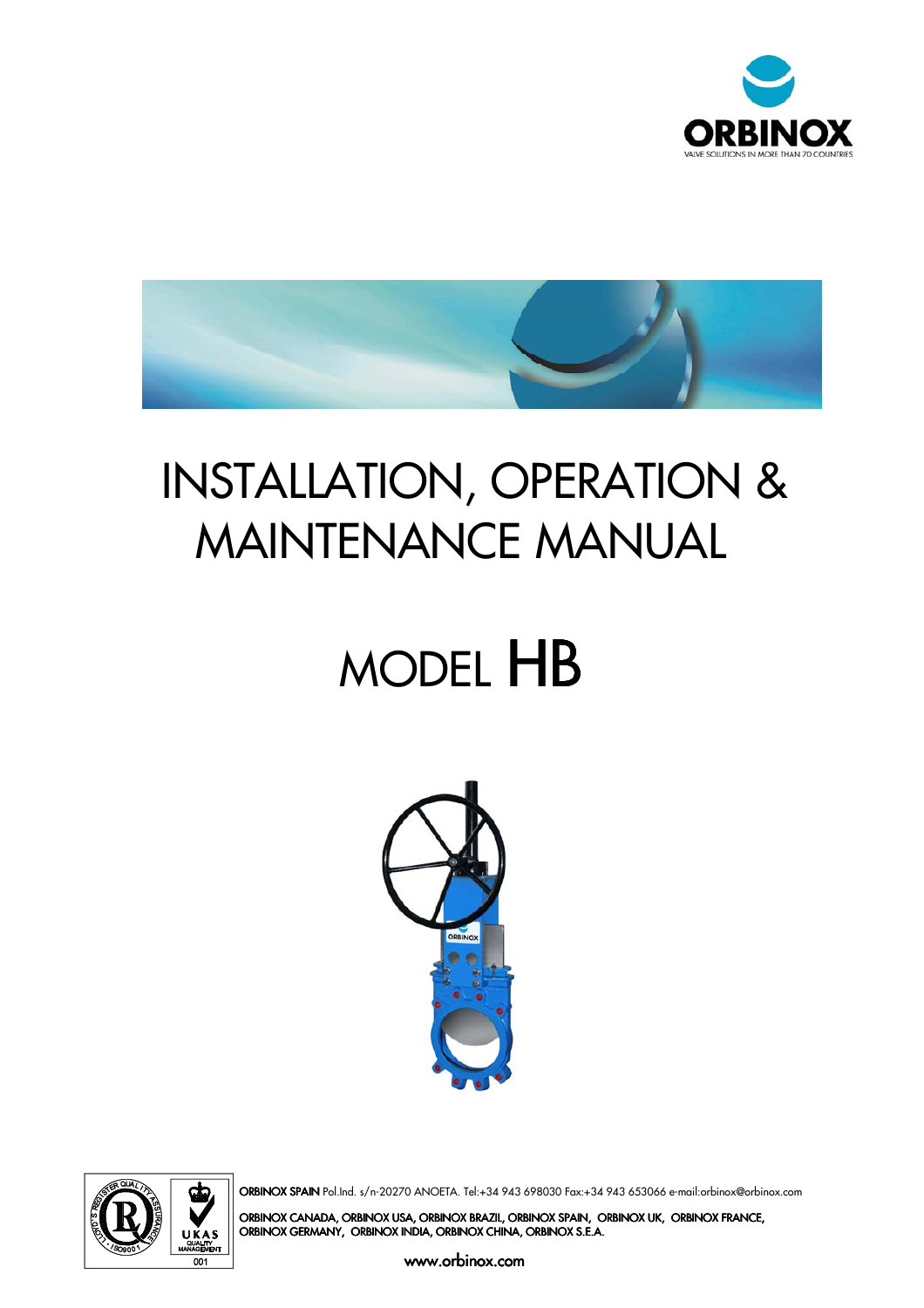



#### INDEX Page INDEX **Page International Page Index Page Index Page Index Page Index Page**

| 8 |
|---|
|   |
|   |

#### **0.- DESCRIPTION**

The HB model knife gate is a bi-directional valve and consequently it can be installed without considering the flow direction.

This valve is designed for general industrial service applications. The design of the body and seat assures non-clogging shut-off with suspended solids.

The HB valve complies with the following European directives:

- $-$  DIR 2006/42/EC (machines)
- **DIR 97/23/EC (PED)** Fluid: Group 1 (b), 2 (Cat. I, mod.A)

It may also comply with the directive:

#### DIR 94/9/EC (Explosive Atmospheres)



The HB valve may comply with the directive regarding equipment and protective systems for their use in explosive atmospheres. In these cases, the logotype  $\langle \mathbf{\mathfrak{S}} \rangle$  shall appear on the identification label of the valve. This label shows the exact classification of the zone where the valve can be used. The user will be liable for its use in any other zone.

This directive only applies in the following atmospheric conditions:

$$
0,8 \text{ bar} \le P \le 1,2 \text{ bar}
$$

 $-20^{\circ}$ C < T < 60 $^{\circ}$ C

Any increase in temperature due to frictional warmth is negligible, since the relative speed of the moving parts is extremely low.

The risk analysis associated to this directive does not take into account the fluid that goes through the valve, even when such fluid produces an explosive atmosphere. The user must take into account the risks that the fluid generates, such as:

- heating of the valve surface.
- generation of electrostatic charges caused by displacement of the fluid.
- shock waves caused by the installation (water hammer), internal crashes generated by the pellets or the risks due to foreign bodies susceptible of being present in the installation.

#### **1.- HANDLING**

The valves are packed according to the appropriate transport standards. If you receive the packing damaged, please inform the transport company in writing and contact you Orbinox representative.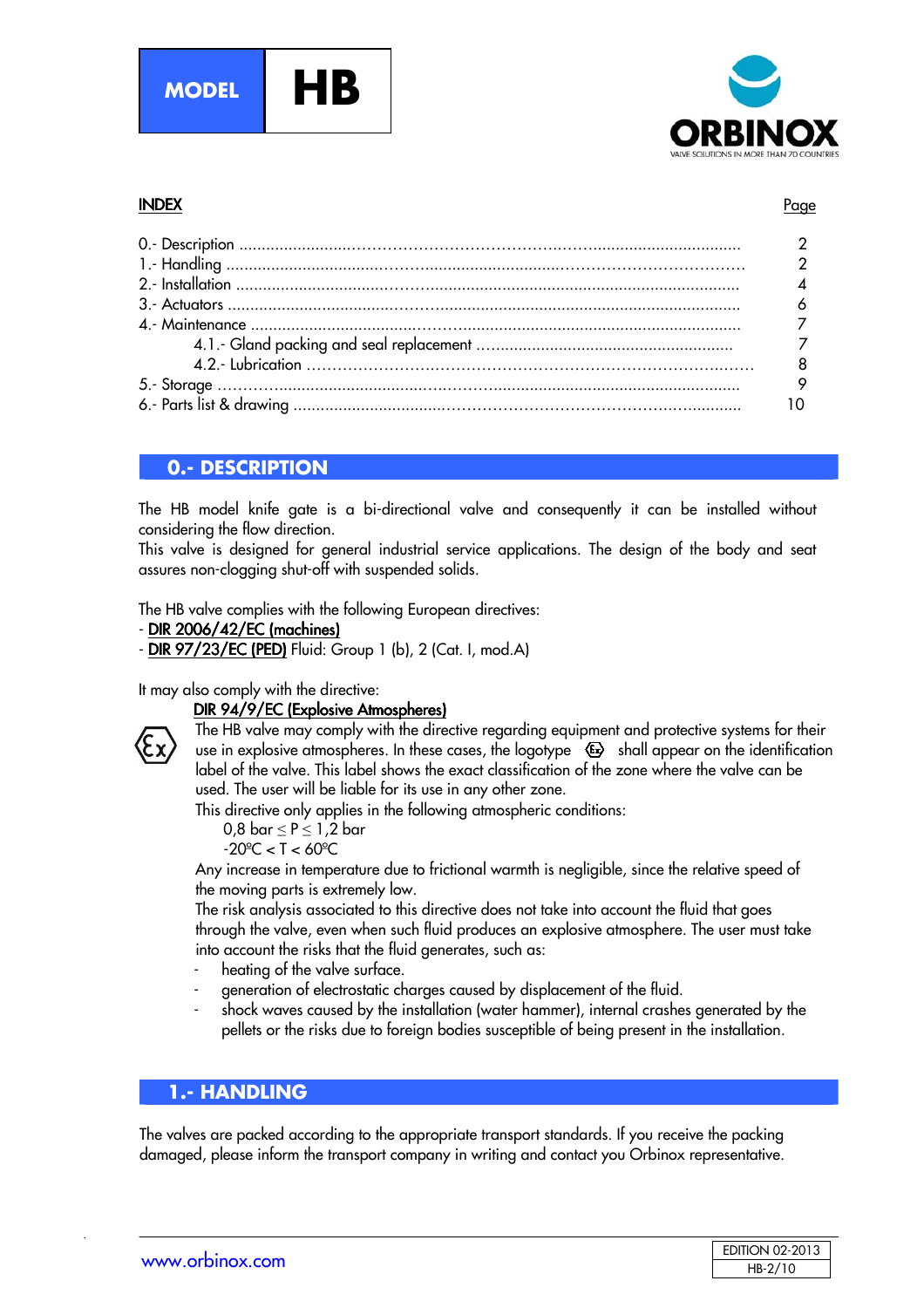



When handling an Orbinox valve please pay attention to the following points:

- Do NOT attach lifting gear to the valve actuators or gate guards. They are not designed to bear the weight, and could easily be damaged.
- Do NOT lift the valve by the valve bore.

This can cause damage to the seating surfaces and seals.

- Check that selected lifting gear is rated to carry the weight of the valve.
- The valve can be handled using eyebolts, soft straps or slings.
- Eyebolts: make sure the eyebolts have the same thread as the boltholes and they are all well secured. Ideally when using lifting gear to move an Orbinox valve, it should be supported by two or more eyebolts screwed into the tapped fixing holes in the valve body.
- Soft straps: with the valve in the closed position, the straps should be placed between the gland area and the bore such that the valve is balanced.



Fig. 1 Handling with eyebolts



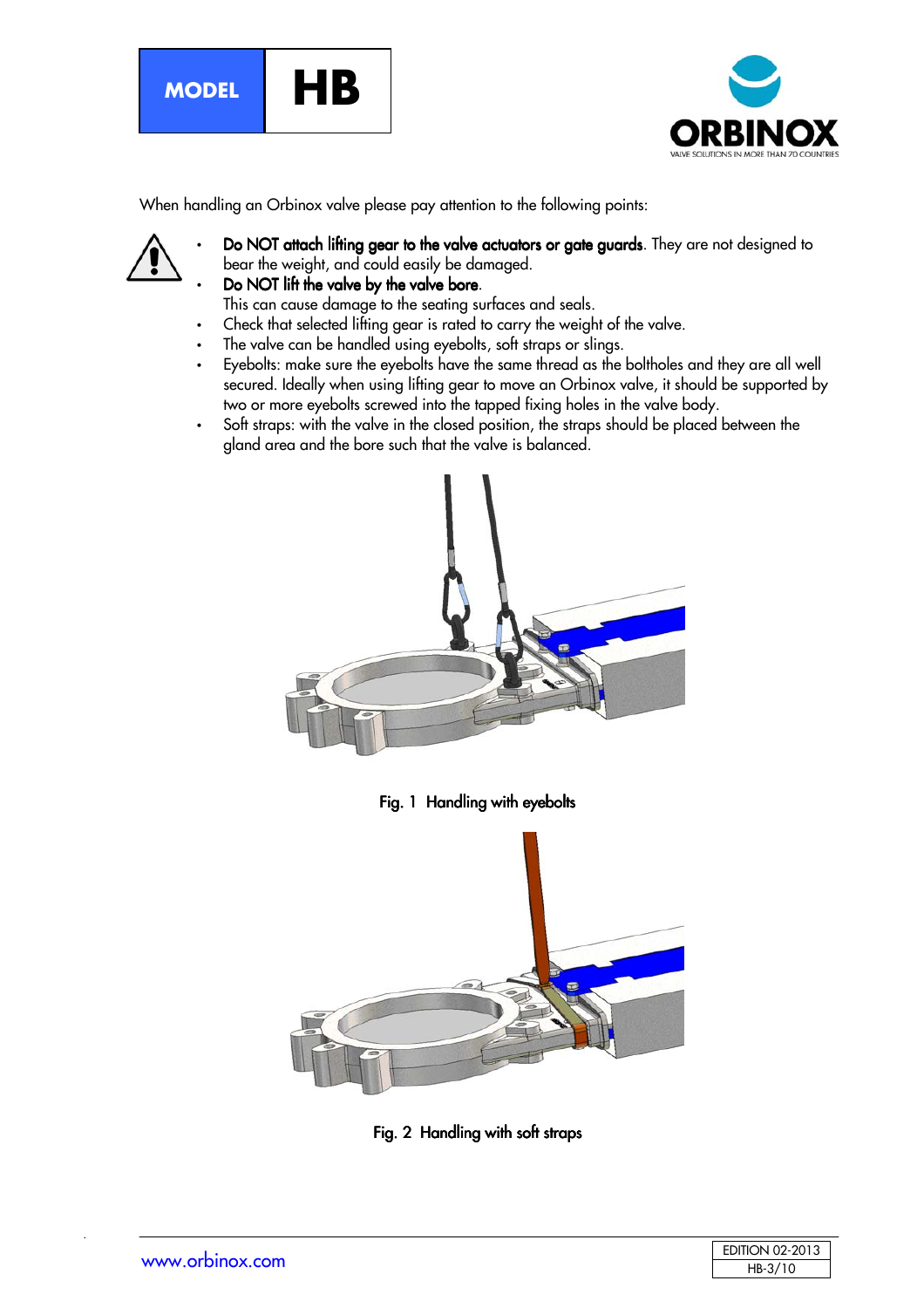**MODEL HB**





#### **2.- INSTALLATION**

To avoid personal injury or damage to property from the release of process fluid:

- Those in charge of handling and maintenance of the valve must be qualified and trained in valve operations.
- Use appropriate personal protection equipment (gloves, safety shoes, etc).
- Shut off all operating lines to the valve and place a warning sign.
	- Isolate the valve completely from the process.
	- Release process pressure.
- Drain the process fluid from the valve.
- According to EN 13463-1 (15), during installation and maintenance operations, use hand tools (non electric) with Working Allowance.

Before installation, inspect the valve body and components for any damage that may have occurred during shipping or storage. Make sure the internal cavities within the valve body are clean. Inspect the pipeline and mating flanges, making sure the pipe is free of foreign material and that the flanges are clean.

The placement of a gasket between the valve and the counter flanges is not required, since the valve is equipped with "O" rings in the flange face.

Special care should be taken to maintain the correct distance between the flanges and to ensure that they are parallel to the valve body. Incorrect alignment of the valve can cause deformations, which can lead to difficulties in operation.

The following table gives the maximum torque values for the valve fixing bolts. Also shown is the maximum depth (T) allowed for the tapped blind boltholes drilled into the valve body

| <b>DN</b> | 50 | 65 | 80 | 100 | 125 | 150 | 200            | 250 | 300 |
|-----------|----|----|----|-----|-----|-----|----------------|-----|-----|
| $T$ (mm)  |    |    |    |     |     | 4   | $\overline{4}$ | 18  | 18  |
| Kg.m      | 10 | 10 | 10 | 10  | ں ا | 20  | 30             | 45  | 40  |



The valve can be mounted in any position with regard to the pipe. However, it is advisable to place it vertically in horizontal pipeline (A) if the installation allows it. (Please consult the technical department at Orbinox).

With larger diameters (> 300 mm), heavy actuators (pneumatic, electric, etc.), or with the valve installed horizontally (B) or at an angle (C) on a horizontal pipeline, the installation will require the construction of suitable supports. (See the following diagram and consult the technical department at Orbinox).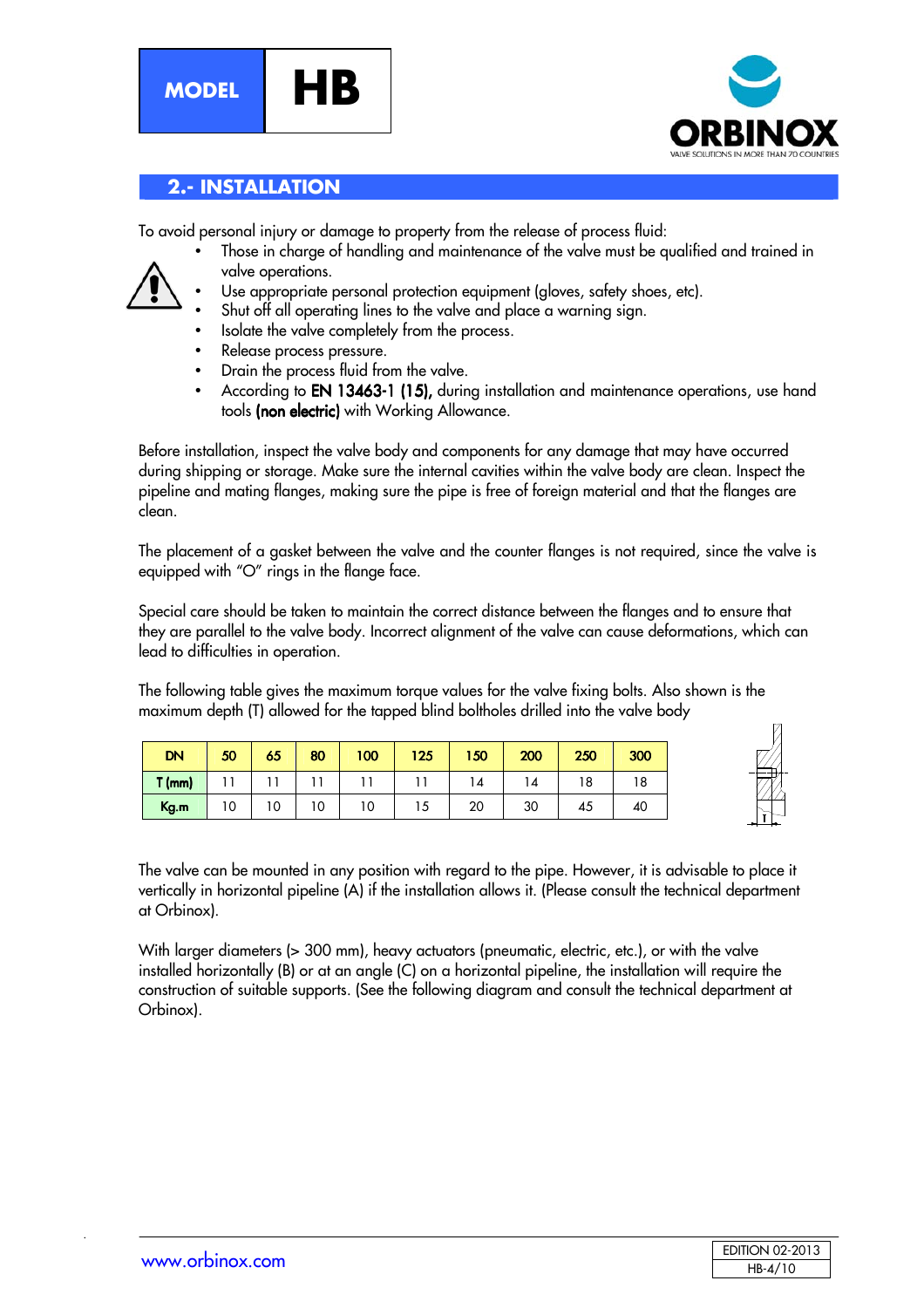





\* For these positions please consult Orbinox.

Once the valve is installed, test that the flanges have been fastened correctly and that all electrical and/or pneumatic connections have been properly made.

These instructions must be observed when installing an Orbinox knife gate valve in an ATEX zone:

- Make sure the valve is ATEX marked according to the requested zone and it includes all anti-static devices.
- 
- 
- Check continuity between the body of the valve and the pipe (test in accordance with EN 12266-2 Standard, annex B, points B.2.2.2. and B.2.3.1).
- This check must be done every time the valve has been removed from the line, serviced, and put back to the line.

The operation of automated valves is limited only with fitted gate covers.

First, operate the valve with no flow in the pipeline. Then test operation and valve seal with flow. It should be noted that the packing material might settle in shipping/storage, which can cause minor leakage. This can be remedied by tightening the gland follower (5) during installation. The nuts shall be tightened gradually and crosswise until the leakage stops (see the next figure). Check that there is no metal contact between the glandfollower (5) and the gate (2).



If the glandfollower nuts are pulled to hard, the force needed to operate the valve will increase, the valve function will be affected and the box packing lifetime will be shortened.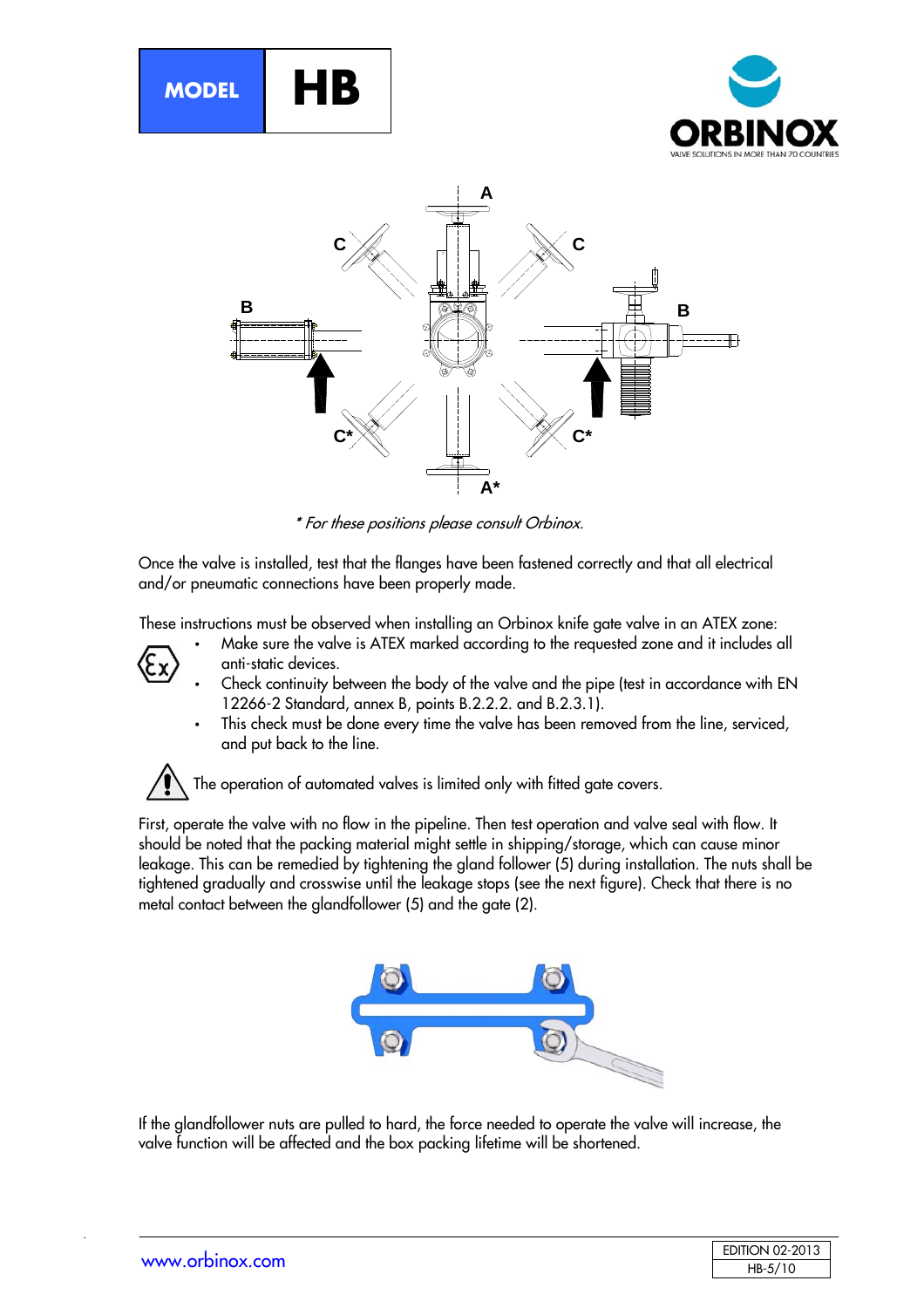



The table below shows the maximum torque value for tightening the glandfollower nuts.

| DΝ          | Torque (N.m) |
|-------------|--------------|
| $50 - 100$  | 20           |
| $125 - 200$ | 30           |
| $250 - 300$ | 35           |

Once performance has been tested, the valve can be put into operation. Approximate weight of the handwheel-operated valve (rising stem):

| DN   50   65   80   100   125   150   200   250   300 |  |                         |  |  |  |
|-------------------------------------------------------|--|-------------------------|--|--|--|
| Kg                                                    |  | 7 8 9 11 15 18 30 44 58 |  |  |  |

#### **3.- ACTUATORS**

3.1.- Handwheel

To open the valve turn the handwheel anticlockwise. To close turn the handwheel clockwise.

3.2.- Bevel gear

Bevel gear designed for full force below 30Kg. To open the valve, turn the handwheel (9) anticlockwise. To close, turn the handwheel clockwise.

3.3.- Lever

To operate the valve with this device, first loosen the locking clamp located on the top of the yoke (7). Then either open or close the valve by moving the lever in the desired direction. Finally, fix the position of the lever with the locking clamp.

#### 3.4.- Pneumatic

Valves are usually supplied with a double acting pneumatic actuator although, upon request, we can supply single-acting actuators. In either case the feed pressure can vary between 3,5 and 10 Kg/cm<sup>2</sup>.However, the size of the actuator for each valve has been designed for a feed pressure of 6 Kg/cm<sup>2</sup>.

It is essential for a good maintenance of the cylinder that air should be well dried, filtered and lubricated.

It is recommended to actuate the cylinder 3-4 times before the start up, once it is installed in the pipeline.

#### 3.5.- Electric actuator

Depending on the type or make of the electric actuator, specific instructions (i.e. a manufacturer's manual) will be supplied.



- Allowed actuators for ATEX zones: Hand wheel, Chain Wheel, Bevel Gear, Lever,
- Pneumatic Actuator (double acting ONLY) and Electric Motor
- Make sure these actuators are ATEX marked according to the requested zone.
- Maximum travel speed of the gate must equal or below 0,05 m/s.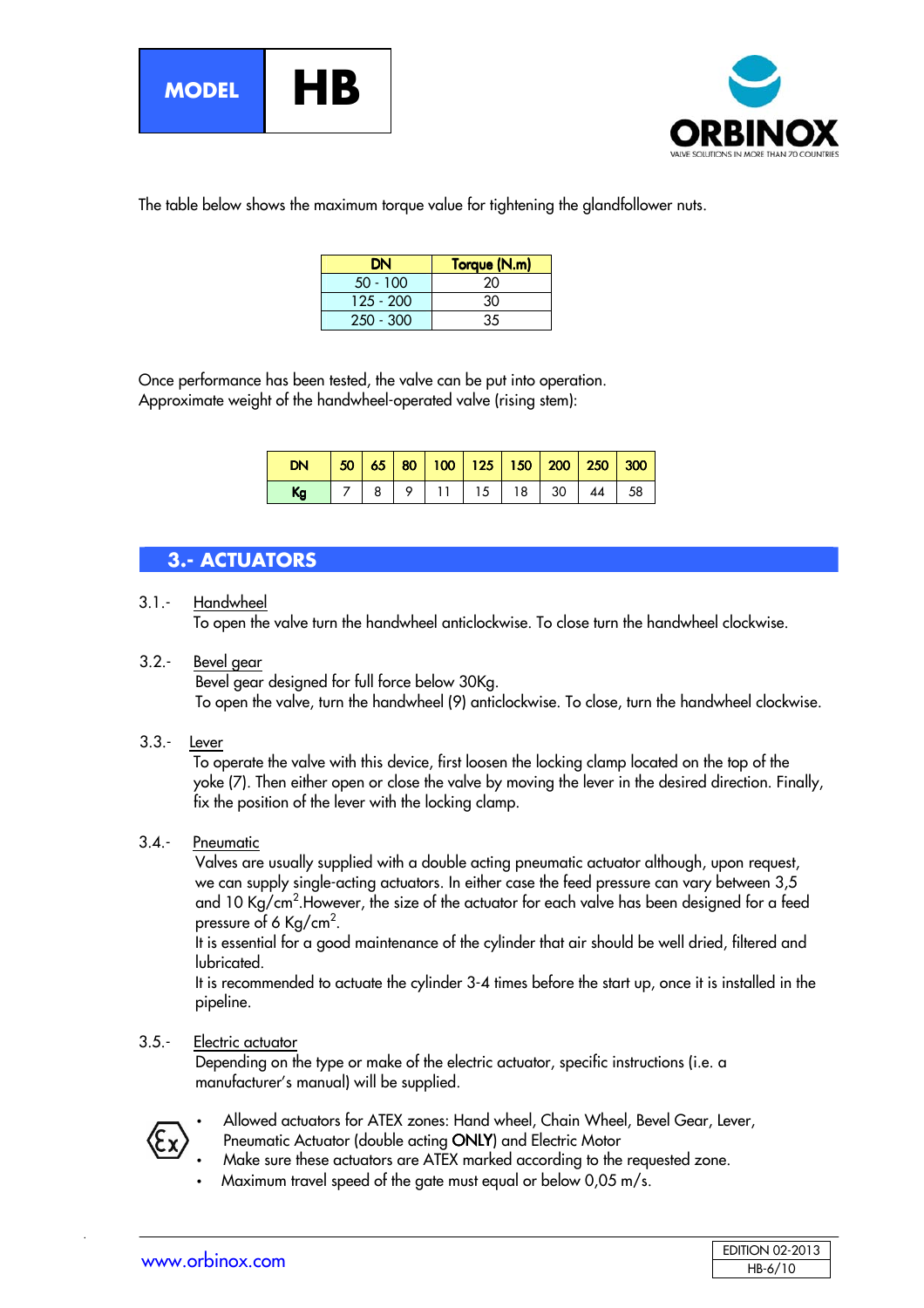





#### **4.- MAINTENANCE**

The valve must not undergo any modifications without a previous agreement with ORBINOX. ORBINOX shall not be liable for any damages that may arise due to the use of non original parts or components.

To avoid personal injury or damage to property from the release of process fluid:

• Those in charge of handling and maintenance of the valve must be qualified and trained in valve operations.



- Use appropriate personal protection equipment (gloves, safety shoes, etc).
- Shut off all operating lines to the valve and place a warning sign.
- Isolate the valve completely from the process.
- Release process pressure.
- Drain the process fluid from the valve.
- According to EN 13463-1 (15), during installation and maintenance operations, use hand tools (non electric) with Working Allowance.

The only maintenance required is to change the gland packing (4) or the seal (3) if the valve is a resilient seated type.

The life of these elements will depend on the working conditions of the valve such as: pressure, temperature, abrasion, chemical action, number of operations, etc.

#### 4.1. - Replacement of the aland packing (4) and the seal (3):

- 1. Depressurise the circuit and place the valve in close position.
- 2. Remove the gate guards (for automatically actuated valves only).
- 3. Non rising stem valves. Photo1: Release the stem nut from the gate (2). Rising stem valves, Photo 2: Release the spindle or stem (6) from the gate (2).





- 4. Loosen the screws of the yoke (7) and remove it (without loosing the actuator).
- 5. Loosen the nuts of the gland follower (5) and remove it. (Photo 3)
- 6. Remove the old packing lines (4), gate (2) and the old seal (3) to clean the stuffing box.
- 7. Insert the new seal (3) and the cleaned gate (2).
- 8. Once the necessary new packing lines (4) have been inserted, proceed with a steady initial tightening of the gland follower (5).(Photo 3)
- 9. Place the yoke (7) (with the actuator) and screw it.
- 10. Fix the stem nut to the gate (2)(Non rising stem valves. Photo 1) or fix the stem (6) to the gate (2)( Rising stem valves.(Photo 2).
- 11. Remount the gate guards (for automatically actuated valves only).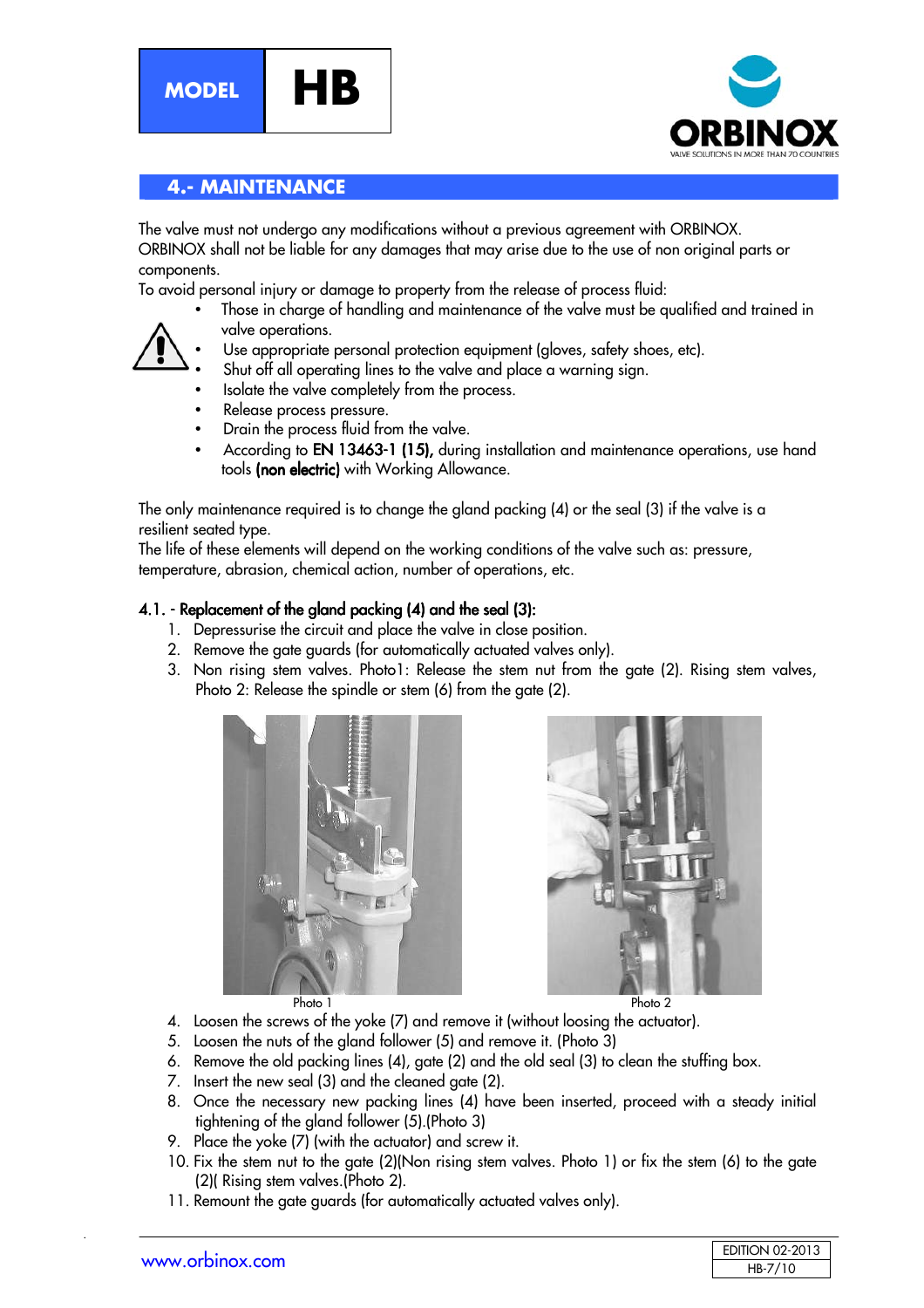



12. Carry out some operations with a loaded circuit and then re-tighten the gland follower (5) to prevent leakage.



4.2. - Lubrication:

Twice a year, it is recommended to put in the stem (6) a calcium-based grease with the following characteristics: highly water resistant, low ash content, and excellent adherence.

#### Special requirements for ATEX valves:



• The maintenance personnel must be made fully aware of the risks of explosion, and it is advisable that they receive specific training regarding ATEX.

- Periodicity of check and evaluation of graphite packing status and valve electrical conductivity must be determined by end user according to valve working conditions. In any case, once the valve is put into operation, the packing area must be revised after the valve has been stroked 100 times or after 3 months of operation, whatever happens first. After this preliminary check, new checking periods must be determined by end user based on the results of this first check.
- Clean the valve periodically to prevent dust accumulation. Do not sweep or dump the dust. Always use a vacuum cleaner system
- Dead en service is not allowed.
- Do not apply any new coating to the valve. Should it require new coating, please contact our closest representative.
- Allowed seals: EPDM, VITON and NITRILE
- Allowed packing: ST
- Any other materials but those above are not allowed to be used in ATEX zones.
- In order to keep the ATEX approval, always use original spares from Orbinox.
	- Washer  $\rightarrow$  DIN 6798A (This washer guarantees continuity among carbon steel parts, coated in epoxy, yoke and body and stainless steel guards for coating thicknesses up to 200 microns) ST packing  $\rightarrow$  ORBINOX ST: Synthetic packing impregnated with PTFE
- After any maintenance of ATEX valves, it is mandatory to check that the valve is earthed through the pipe, and there is continuity among the different valve components, such as the body, the gate, the supports, and guards (test in accordance with EN 12266-2 Standard, annex B, points B.2.2.2. and B.2.3.1).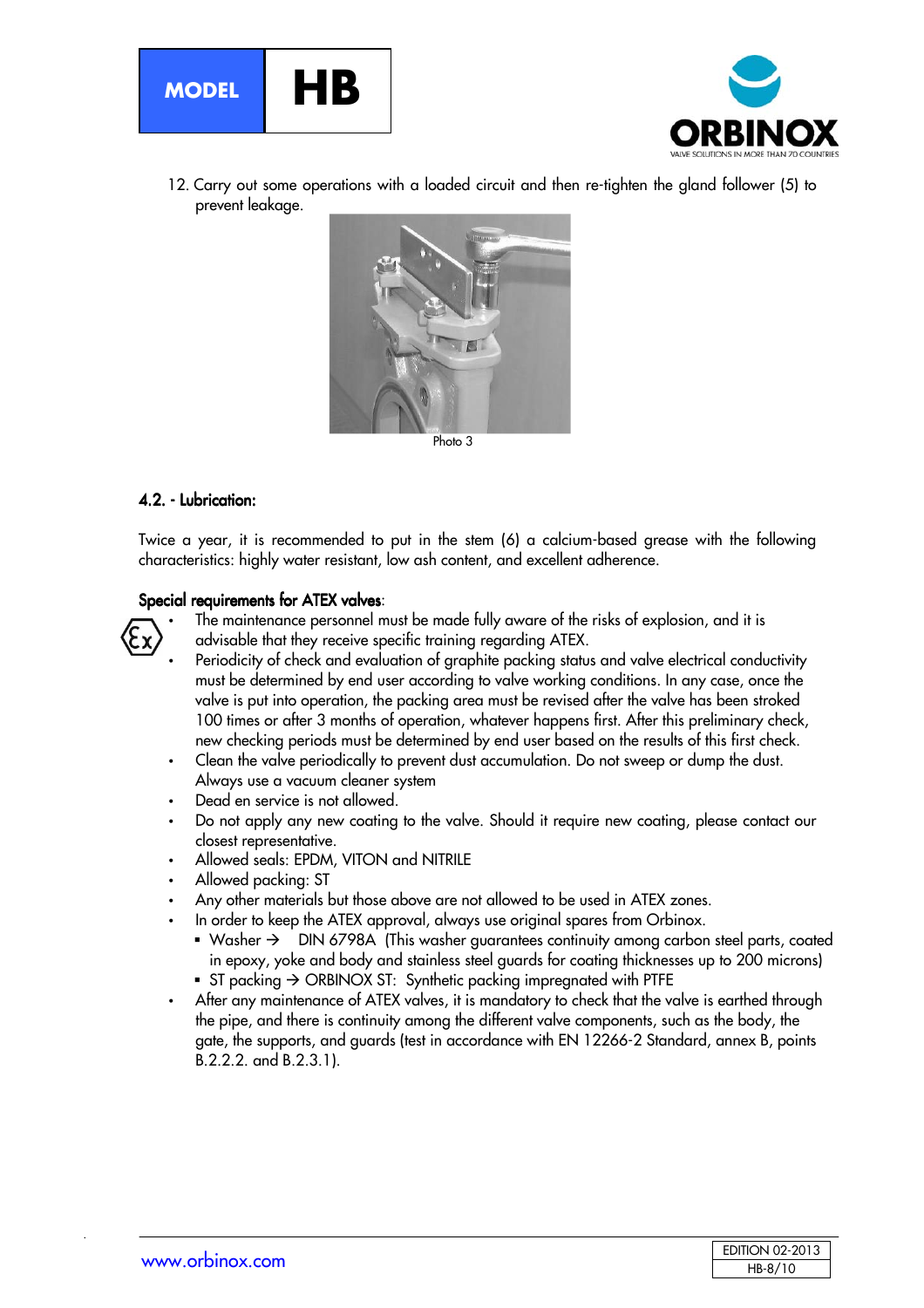



#### MAXIMUM FLUID TEMPERATURES

| Atmosphere                                               |                                                              |  |  |  |
|----------------------------------------------------------|--------------------------------------------------------------|--|--|--|
| Gas/air, steam/air, and mist/air                         | Dust/air                                                     |  |  |  |
| 80% of minimum fluid ignition<br>temperature, minus 10°K | 2/3 of minimum dust cloud ignition<br>temperature minus 85°K |  |  |  |

Note: these maximum fluid temperatures apply to all categories. The differences between categories are the consideration of foreseeable malfunction cases and rare malfunctions cases

#### MAXIMUM SEAL AND PACKING TEMPERATURES

|                                | <b>SEAL</b> |              |                |  |  |
|--------------------------------|-------------|--------------|----------------|--|--|
| <b>Max Temperature</b><br>(°C) | <b>EPDM</b> | <b>VITON</b> | <b>NITRILE</b> |  |  |
|                                | $120 -$     | 200          | 120            |  |  |

| <b>Max Temperature</b> | <b>PACKING</b> |  |
|------------------------|----------------|--|
|                        | SΤ             |  |
|                        | 240            |  |

Note: Most of the times seals maximum temperature capacity is the key limitation factor when evaluating valve maximum working temperatures. In ATEX zones these temperatures must be compared to those above related to limitation of fluids temperatures. Always consider the most restrictive as maximum valve working temperature.

#### **5.- STORAGE**

- For long storage periods keep the valves indoors in a safe and dry place and protect it from any impact and or vibrations.
- Storing temperatures: -10ºC to +40ºC
- Valves must be stored in either full open or full closed position.
- For any component installed in the valves, electric motors, solenoid valves, etc, please refer to their own instructions manuals